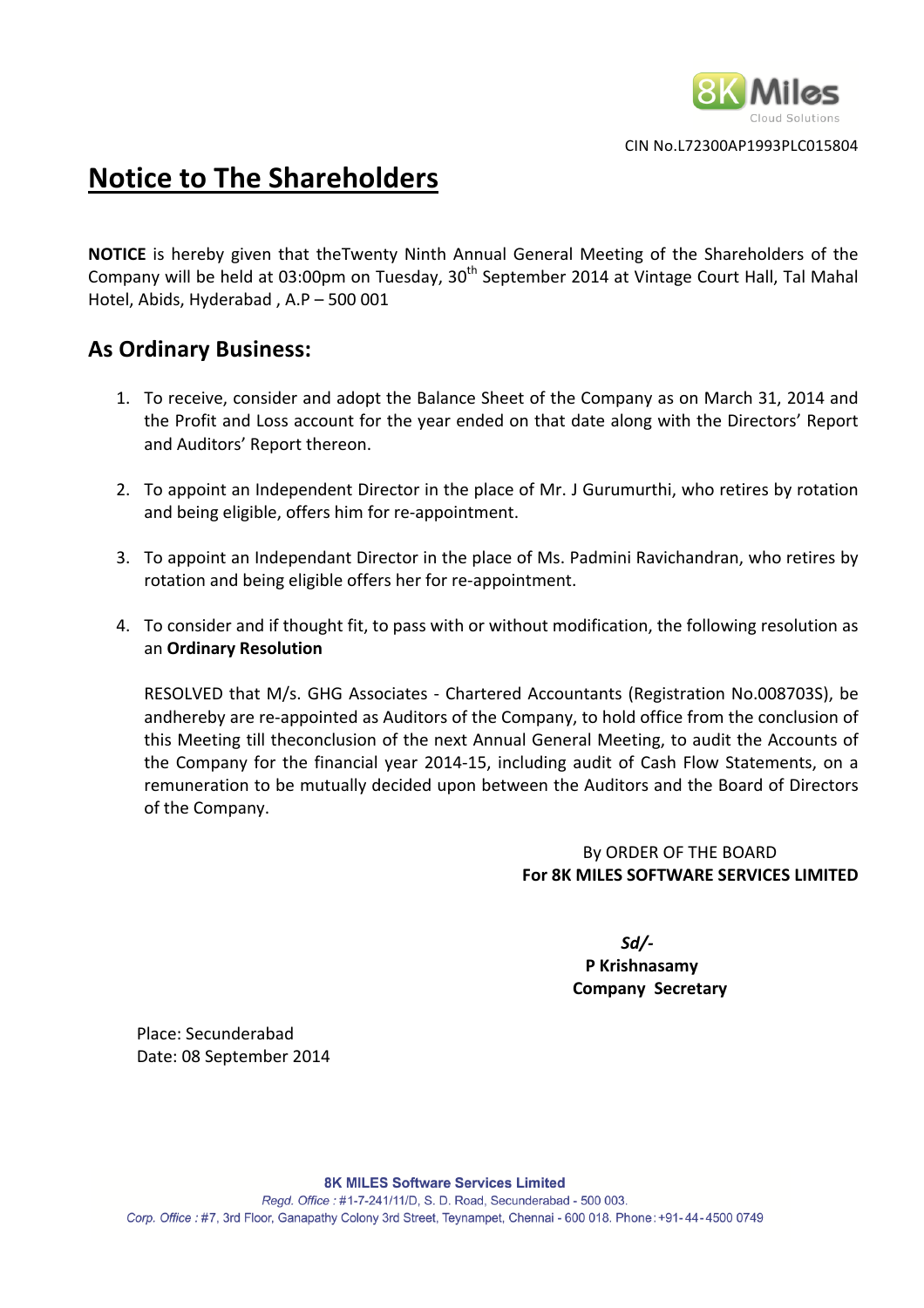

#### CIN
No.L72300AP1993PLC015804

Notes:

- 1. A member entitled to attend and vote at the meeting is entitled to appoint a proxy to attend and vote instead of him/her. A proxy need not be a member of the Company. The proxy forms, in order to be valid, must be received by the Company at its Registered Office not less than 48 hours before the commencement of the meeting. A form of proxy is given at the end of the Annual Report.
- 2. The Register of Members and Share Transfer Books of the Company shall remain closed on 29<sup>th</sup> of September 2014 and 30<sup>th</sup>September 2014 (Both days Inclusive)
- 3. Electronic
copy
of
the
Annual
Report
and
the
Notice
of
the
Annual
General
Meeting
of
the
Company together with the attendance slip and Proxy Form are being sent to all the members whose email IDs are
registered
with
the
Company
/
Depository
Participants.
- 4. Members are requested to notify the Company at its Corporate Office or to the Share Transfer Registrar
of
any
change
in
address
quoting
their
folio
number.
- 5. A
copy
of
all
the
documents
referred
to
in
the
accompanying
explanatory
statement
are
open
to inspection at the Corporate Office of the Company on all working days except holidays up to the date of AGM.
- 6. Members who have received the Annual Report in electronic mode and who intend to attend the meeting in person or through proxy are requested to bring a printed copy of the attendance slip to the meeting
hall.
- 7. Members are requested to affix their signatures at the space provided on the attendance slip annexed to the proxy form and hand over the slip at the entrance of the Hall to attend the meeting.
- 8. Members are requested to bring their Client ID and DP ID for easy identification of attendance at the meeting.
- 9. Corporate Members are requested to send their authorised representatives to attend the Meeting are requested to send to the Company a certificied copy of the Board Resolution, pursuant to Section 187 of the Company Act, 1956, authorising their representative to attend and vote on their behalf at the Meeting.
- 10. Members seeking any information or clarification on the Accounts are requested to send in written queries to the Company. Replies to such written queries received, will be provided only at the meeting.
- 11. Members / proxies are requested to bring the duly filed attendance slip sent herewith for attending the meeting.